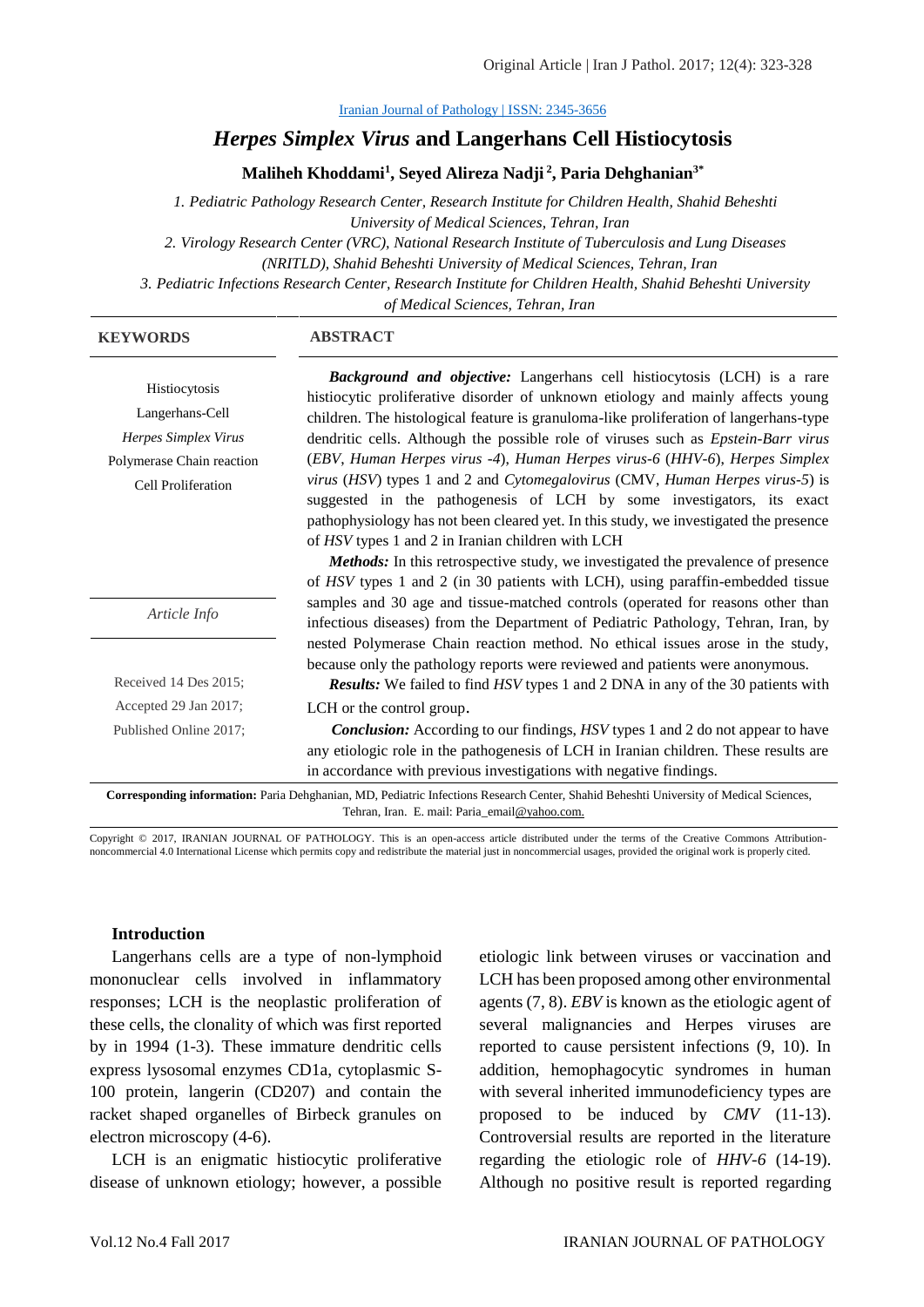*HSV* (14, 17, 18), the etiologic role of *HSV* is yet to be determined. Accordingly, in this study, we investigated the possible association of *HSV* types 1 and 2 and LCH in Iranian children.

# **Materials and Methods Patients and Controls**

Formalin-fixed, paraffin-embedded (FFPE) tissue samples of 30 patients with pathologic diagnosis of LCH were extracted from the archive of Pathology Department of Mofid Children's Hospital in Tehran, Iran (one of the national referral centers) for a 10-year period (2002-2012). Diagnosis of LCH was made by a pediatric pathologist, using the histological criteria mentioned in the pathology textbooks, i.e. granulomas composed of Langerhans cells with typical grooved nuclei mixed with eosinophils and other inflammatory cells. The diagnoses were confirmed using immunohistochemical technique for CD1a, S-100 protein and CD68 when available. After examination of slides by light microscopy, tissues with adequate amount of tumoral tissue were used in the study and those with too small tumors were excluded. All patients were Iranian and age ranged between 2 months and 10 years. Thirty tissue samples with non-LCH diagnoses, who were operated for reasons other than infectious diseases, were also selected from the files of the Pathology Department (between the years 2002 and 2012), as controls (age and tissue-matched to LCH cases). These patients were operated for reasons such as hemangioma, cystic hygroma, osteochondroma, dermatitis, emphysema, pilonidal disease, soft tissue cysts, enlarged reactive nodes, anal fissure, etc. The inclusion criterion of tissue in control group was absence of clinical and microscopic evidence for LCH or any other tumor.

# **Paraffin-Embedded Tissue Section Preparation and DNA Extraction**

The 5  $\mu$ m-thick- tissue sections were cut from paraffin-embedded blocks on a microtome and put into sterile screw–cap tubes. It is necessary to completely remove the embedding material before DNA extraction. The xylene and alcohol solutions were used to deparaffinization and rehydration of the tissue sections. For this purpose, the sectioncontained tubes were heated in dry oven at 55-60°C for 5 minutes, positioned so as to allow drainage of melting paraffin. Then Xylene (1 mL) was added to the tubes and incubated at room temperature for two minutes. The tubes were centrifuged at high speed and Xylene was discarded. This was repeated once more in fresh xylene for one minute. For washing and rehydration, 1 mL of 100%, 95% 70% ethanol timely were added to the tubes for two minutes. Then the sections were immersed in 1X PBS for two minutes. The PBS was discarded from tube by centrifugation and pipetting.

Then the sections were lysed by a tissue lysis buffer (containing EDTA 0.05 mM –Tris 0.01mM-SDS 0.2 %; pH 8.0) and Proteinase K  $(5 \text{ mg/ml})$ . The samples were subjected to DNA extraction when the tissues were dissolved. DNA was extracted from the lysed-tissue sample according to the company's instructions (RTP® DNA/ RNA Virus Mini Kit Procedure; Stratec Molecular, Berlin, Germany). The extracted nucleic acids were stored at -20°C before performing PCR.

#### **Polymerase Chain Reaction**

The quality control of the extracted DNA was performed using SYBR Green Real-time PCR-Melting curve for beta globin gene using GH20 primer; GAAGAGCCAAGGACAGGTAC and PCO4 primer; CAACTTCATCCACGTTCACC (Figure 1).



**Figure 1.** Beta-globin gene SYBR Green Real-time PCR–Melting curve. The melting temperature of Betaglobin PCR product is around 82.5 °C.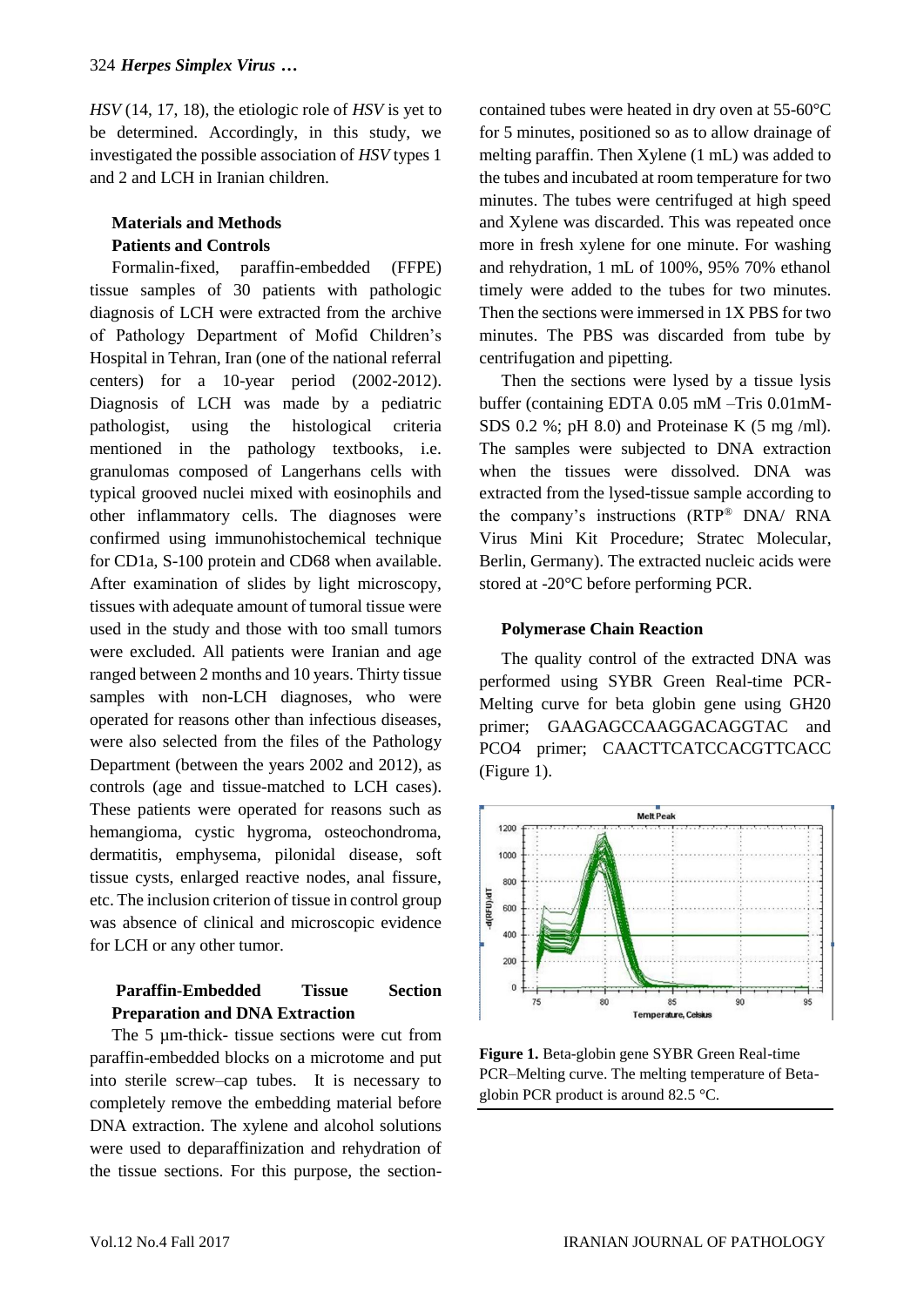The Thermo Scientific™ Maxima™ SYBR™ Green 2X qPCR Master Mix and 10 pmol per reaction of the GH20/PCO4 primers were used to conduct the quality control.

To detect *HSV*-1/2, two sets of nested-PCR were applied to detect *HSV*-1/2 genomes in the samples as described before (20). The primer sequences are as below: HSV1F1 ATCRCGGTAGCCCGGCCGTGTGACA; HSV1R1 CATACCGGAAGCCACCACACAA; HSV2F1 TCAGCCCATCCTCCTTCGGCAGTA; HSV2R1 GATCTGGTACTCGAATGTCTCCG; HSV1F2 CATAYCGACCACACCGACGA; HSV1R2 GGTAGTTGGTCGTTCGCGCTGAA; HSV2F2 AGACGTGCGGGTCGTACACG; HSV2R2 CGCGGTCCCAGATCGGCA. By using the gpD HSV-1/2 sequence primer sets, the 140 and 100 bp fragments came positive for *HSV*-1 and *HSV*-2, respectively (Figure 2).



**Figure 2**. The gel electrophoresis picture of HSV1/2 nested PCR assay. The 140 and 100 bp bands are related to HSV1 and HSV2 positive cases, respectively. Lanes 1 and 13: 100bp DNA size marker; lanes 2 to 10: clinical samples; lane 11: negative control of PCR and lane 12: positive control of HSV detection kit.

The limit detection of 50 genome copies of *HSV*-1/2 per reaction was determined by the nested PCR assays using serial dilutions of *AmpliRun® HSV1, HSV2* DNA *CONTROL* (Vircell, Spain). The positive clinical samples and the Vircella DNA control were used as positive controls in our assay.

#### **Statistical and Ethical Considerations**

Data was analyzed using Chi-Square or Fisher's exact test. P  $\leq 0.05$  was considered to indicate statistical significance.

In this study, no ethical issues were involved. Only the pathology reports were reviewed retrospectively and patients were anonymous.

#### **Results**

Thirty patients with a pathologic diagnosis of LCH were included in this study. All patients were Iranian (16 male and 14 female) and the age ranged between 2 months and 10 years. Age, sex and biopsy site of all patients are shown in Table 1. Thirty tissue samples with non-LCH diagnoses were also selected as controls (age and tissue-matched to LCH cases). *HSV* DNA was not detected in any of 30 LCH patients or in the control group (Table 1).

| Age (years)                 | $2.96 \pm 2.55$ |
|-----------------------------|-----------------|
| Gender                      |                 |
| Female                      | 14 (46.67%)     |
| <b>Male</b>                 | 16 (53.33%)     |
| <b>Biopsy site</b>          |                 |
| <b>Soft tissue</b>          | 10 (33.33%)     |
| <b>Bone</b>                 | $7(23.33\%)$    |
| <b>Soft tissue and Bone</b> | 4 (13.33%)      |
| Skin                        | $7(23.33\%)$    |
| Lymph node                  | $1(3.33\%)$     |
| Lung                        | $1(3.33\%)$     |

## **Table1.** Age, Sex and Biopsy Site of Patients

#### **Discussion**

Considering the fact that LCH could have an etiologic association with viruses, as suggested by previous studies (7,8,14,15,19), this study was conducted due to the lack of information about such a possible link in Iranian children in English medical literature.

It is proposed that the direct oncogenic mechanism of HSV-1 and 2 is by induction of unscheduled DNA synthesis. Both viruses have an anti-apoptotic activity in lytically infected cells, particularly HSV-2 protein ICP10PK, which inhibits apoptosis through activation of Ras/Raf-1/MEK/ERK Pathway. HSV1 was associated with prostate cancer, melanoma and cervical cancer and was detected in benign and malignant thyroid tumors (21).

LCH (histiocytosis X) is an uncommon disease with three overlapping clinical syndromes which includes multifocal multisystemic LCH (Letterer-Siwe disease), multifocal unisystemic LCH (Hand-Schüller –Christian disease) and unifocal LCH (solitary eosinophilic granuloma) (2). Hematoxylineosin stain of biopsy slide shows granulomas composed of a mixture of Langerhans cells, macrophages, eosinophils, multinucleated giant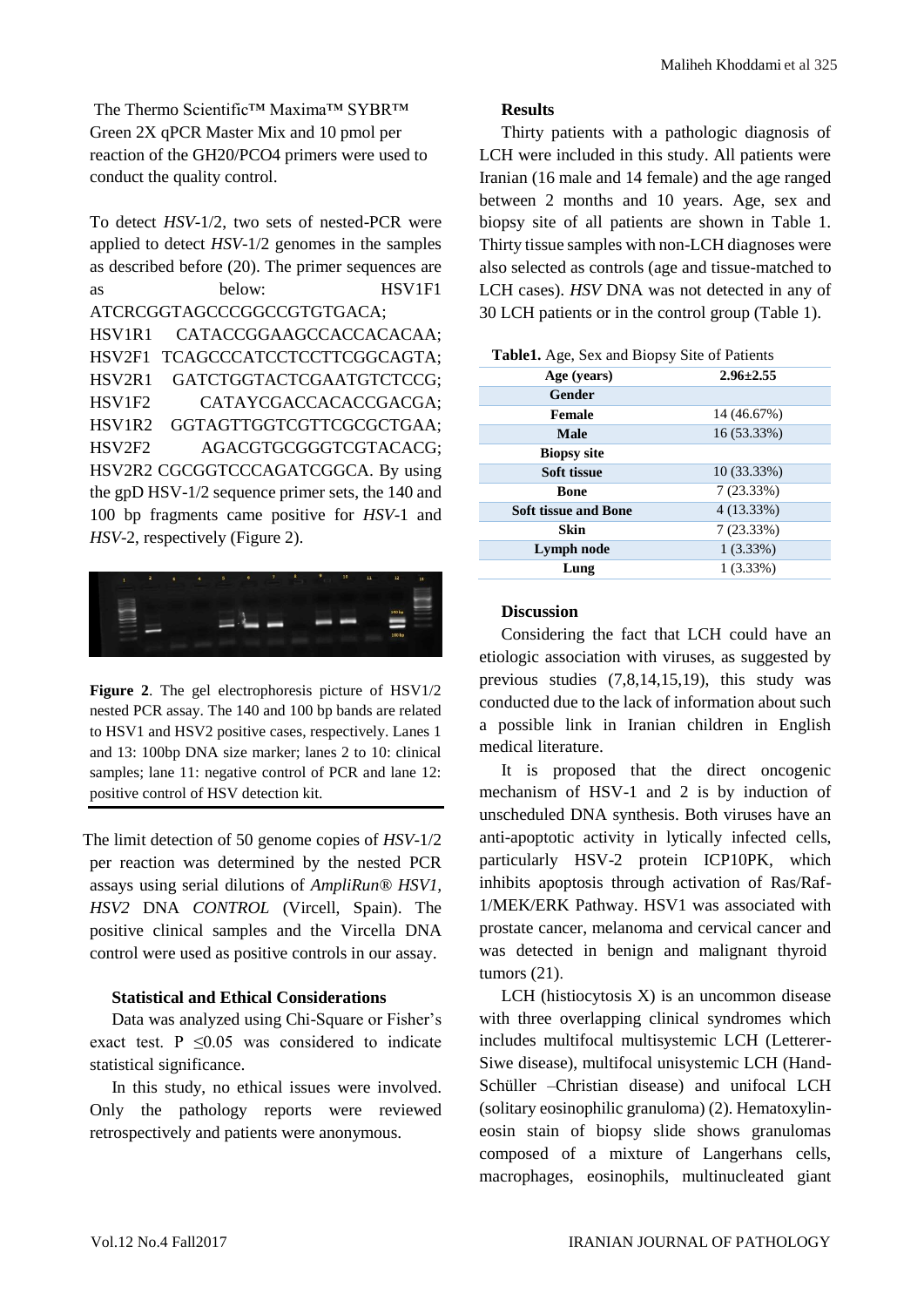cells and lymphocytes (3, 4). The involved organs and age determine the prognosis of LCH. Children usually need treatment, whereas most adult patients with lung involvement have an indolent course of regression (5, 6, 22, 23).

Although some investigators have tried to seek a link between viruses and LCH, they have failed to report any positive results for many viruses including *HSV* (16-18).

Jeziorski et al. (16) demonstrated no significant association between *EBV*, *CMV* or *HHV-6* in the pathogenesis of LCH. On the contrary, Leahy et al. (14) detected *HHV-6* in 47% of 30 patients with LCH, but their cases had negative results for *HSV* using PCR technique. Glotzbecker et al. (15) used the immunohistochemistry method (IHC) and in situ hybridization (ISH) for detection of *HHV-6* and reported a high rate of 71.4% by both methods. However, they reported no significant difference between patients with LCH and the control group in their study on 13 patients with LCH, using qualitative and quantitative real-time PCR (24). Csire and colleagues (19) had a LCH patient with persistent *HHV-6* detection through 17 years of follow up and suggested that *HHV-6* infection may be associated with development or progression of LCH.

Concerning *HSV*, McClain et al. (17) used sensitive ISH and PCR techniques in 56 cases of LCH and found no positive results. In their review of the literature, McClain et al. (18) did not find any positive reports regarding *HSV* in LCH. We also failed to find the *HSV* type 1 and 2 DNA in either of the LCH patients, which is in concordance with some other results reported in the literature (14, 17, 18).

In previous studies (14-19) authors declared no limitations and the methods used included serology, IHC, ISH and PCR. However, IHC and ISH for *HSV* were not available for us, which is considered as the main limitation of our study.

#### **Conclusion**

Our investigation was the first study performed in Iran on this subject. Our negative result for *HSV-*1/ 2 is similar to previous studies in the literature (14, 17, 18). Performing such studies could be of importance, because vaccination or an early

diagnosis and treatment of viral infections could prevent development of LCH in the future.

#### **Acknowledgement**

This study was conducted as a dissertation by Dr. Paria Dehghanian under the supervision of Dr. Maliheh Khoddami, to fulfill the requirements for Pediatric Pathology Fellowship at Shahid Beheshti University of Medical Sciences, Tehran, Iran.

This study was financially supported by the Pediatric Infections Research Center, Research Institute for Children Health, Shahid Beheshti University of Medical Sciences, Tehran, Iran.

We thank Dr. Ahmad Reza Shamshiri (Epidemiologist, Assistant Professor, Dental Research Center, Dentistry Research Institute, Department of Community Oral Health, School of Dentistry, Tehran University of Medical Sciences, Tehran, Iran), for statistical analysis, Ms. Leila Poos-Ashkan and Pooneh Tavakoli (Virology Research Center, National Research Institute of Tuberculosis and Lung Diseases (NRITLD), Shahid Beheshti University of Medical Sciences, Tehran, Iran) for performing the PCR, and Mojgan Shohadai (Deparment of Pathology, Mofid Children's Hospital, Shahid Beheshti University of Medical Sciences, Tehran, Iran) for technical assistance.

#### **Conflicts of interest**

Authors had no conflicts of interest to be reported.

#### **References**

1. Willman CL, Busque L, Griffith B, Favara BE, McClain KL, Duncan MH, et al. Langerhans' cell histiocytosis (histiocytosis X): A clonal proliferative disease. *New Engl J Med* 1994;331(3):154-60.

2. Weiss LM. Histiocytic and dendritic cell proliferations. In: Knowles DM, editor. Neoplastic Hematopathology. 2nd ed. Philadelphia: Lippincott Williams & Wilkins; 2001. P. 1815-45.

3. Lichtenstein L. Histiocytosis X; integration of eosinophilic granuloma of bone, Letterer-Siwe disease, and Schuller-Christian disease as related manifestations of a single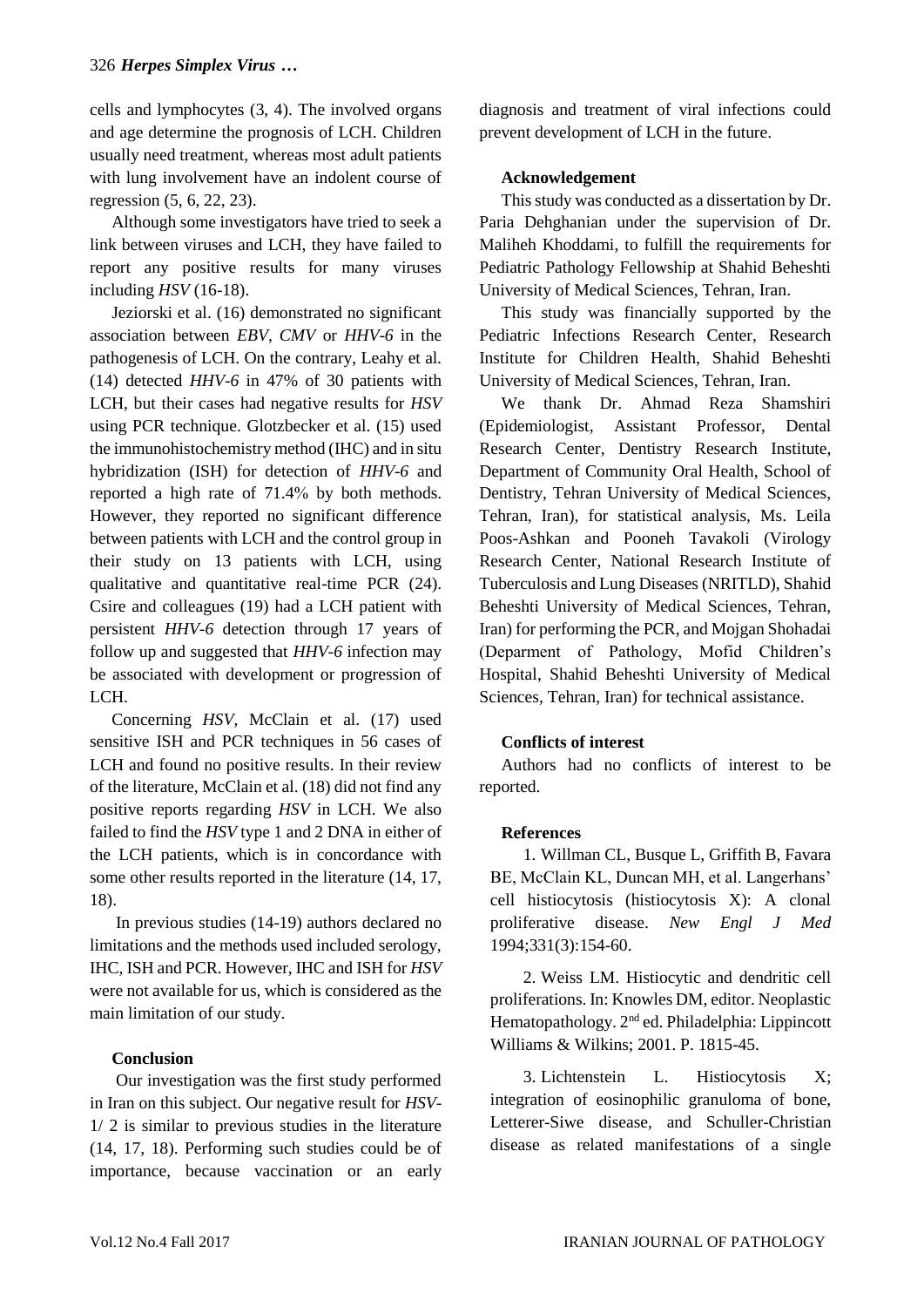nosologic entity. *AMA Arch Pathol*1953;56(1): 84–102.

4. French Histiocytosis study group. A multicentre retrospective survey of Langerhans' cell histiocytosis: 348 cases observed between 1983 and 1993. The French Langerhans' Cell Histiocytosis Study Group. *Arch Dis Child* 1996;75(1): 17–24.

5. Ladisch S. Langerhans cell histiocytosis. *Curr Opin Hematol*1998; 5(1): 54–8.

6. Laman JD, Leenen PJ, Annels NE, Hogendoorn PC, Egeler RM. Langerhans-cell histiocytosis 'insight into DC biology'. *Trends Immunol* 2003; 24(4):190–6.

7. Chen CJ, Ho TY, Lu JJ, Sheu LF, Lee SY, Tien CH, et al. Identical twin brothers concordant for Langerhans' cell histiocytosis and discordant for Epstein-Barr virus-associated hemophagocytic syndrome. *Eur J Pediatr* 2004;163(9): 536–9.

8. Sakata N, Toguchi N, Kimura M, Nakayama M, Kawa K, Takemura T. Development of Langerhans cell histiocytosis associated with chronic active Epstein-Barr virus infection. *Pediatr Blood Cancer* 2008;50(4):924- 7.

9. Purtilo DT. Epstein-Barr-virus-induced oncogenesis in immune-deficient individuals. *Lancet* 1980;1(9):300–3.

10. Young LS, Rickinson AB. Epstein-Barr virus: 40 years on. *Nat Rev Cancer* 2004; 4(10):757–68.

11. Hertel L, Lacaille VG, Strobl H, Mellins ED, Mocarski ES. Susceptibility of immature and mature Langerhans cell-type dendritic cells to infection and immunomodulation by human cytomegalovirus. *J Virol* 2003;77(13): 7563-74.

12. Lee AW, Hertel L, Louie RK, Burster T, Lacaille V, Pashine A, et al. Human cytomegalovirus alters localization of MHC class II and dendrite morphology immature Langerhans cells. *J Immunol* 2006;177(6): 3960-71.

13. Senechal B, Boruchov AM, Reagan JL, Hart DN, Young JW. Infection of mature monocyte-derived dendritic cells with human cytomegalovirus inhibits stimulation of T-cell proliferation via the release of soluble CD83. *Blood* 2004;103(11):4207-15.

14. [Leahy MA,](http://www.ncbi.nlm.nih.gov/pubmed/?term=Leahy%20MA%5BAuthor%5D&cauthor=true&cauthor_uid=8228322) [Krejci SM,](http://www.ncbi.nlm.nih.gov/pubmed/?term=Krejci%20SM%5BAuthor%5D&cauthor=true&cauthor_uid=8228322) [Friednash M,](http://www.ncbi.nlm.nih.gov/pubmed/?term=Friednash%20M%5BAuthor%5D&cauthor=true&cauthor_uid=8228322) Stockert SS, Wilson H, Huff JC, et al. Human herpesvirus 6 is present in lesions of Langerhans cell histiocytosis. *[J Invest Dermatol](http://www.ncbi.nlm.nih.gov/pubmed/8228322)* 1993;101(5):642-5.

15. [Glotzbecker MP,](http://www.ncbi.nlm.nih.gov/pubmed/?term=Glotzbecker%20MP%5BAuthor%5D&cauthor=true&cauthor_uid=14676546) [Carpentieri DF,](http://www.ncbi.nlm.nih.gov/pubmed/?term=Carpentieri%20DF%5BAuthor%5D&cauthor=true&cauthor_uid=14676546) [Dormans JP.](http://www.ncbi.nlm.nih.gov/pubmed/?term=Dormans%20JP%5BAuthor%5D&cauthor=true&cauthor_uid=14676546) Langerhans cell histiocytosis: a primary viral infection of bone? Human herpes virus 6 latent protein detected in lymphocytes from tissue of children. *[J Pediatr Orthop](http://www.ncbi.nlm.nih.gov/pubmed/14676546)* 2004;24(1):123-9.

16. [Jeziorski E,](http://www.ncbi.nlm.nih.gov/pubmed?term=Jeziorski%20E%5BAuthor%5D&cauthor=true&cauthor_uid=18810271) [Senechal B,](http://www.ncbi.nlm.nih.gov/pubmed?term=Senechal%20B%5BAuthor%5D&cauthor=true&cauthor_uid=18810271) [Molina TJ,](http://www.ncbi.nlm.nih.gov/pubmed?term=Molina%20TJ%5BAuthor%5D&cauthor=true&cauthor_uid=18810271) [Devez F,](http://www.ncbi.nlm.nih.gov/pubmed?term=Devez%20F%5BAuthor%5D&cauthor=true&cauthor_uid=18810271) [Leruez-Ville M,](http://www.ncbi.nlm.nih.gov/pubmed?term=Leruez-Ville%20M%5BAuthor%5D&cauthor=true&cauthor_uid=18810271) [Morand P,](http://www.ncbi.nlm.nih.gov/pubmed?term=Morand%20P%5BAuthor%5D&cauthor=true&cauthor_uid=18810271) et al. Herpes-Virus Infection in patients with Langerhans Cell Histiocytosis: A Case-Controlled Sero-Epidemiological Study, and In Situ Analysis. *[PLoS One](http://www.ncbi.nlm.nih.gov/pubmed/18810271)* 2008;3(9):e3262.

17. McClain K, Jin H, Gresik V, Favara B. Langerhans cell histiocytosis: lack of a viral etiology. *Am J Hematol*1994;47(1):16–20.

18. McClain K, Weiss RA. Viruses and Langerhans Cell Histiocytosis: Is there a Link? *Br J Cancer* 1994;70 (Suppl. XXIII):S34-6.

19. [Csire M,](http://www.ncbi.nlm.nih.gov/pubmed/?term=Csire%20M%5BAuthor%5D&cauthor=true&cauthor_uid=17607379) [Mikala G,](http://www.ncbi.nlm.nih.gov/pubmed/?term=Mikala%20G%5BAuthor%5D&cauthor=true&cauthor_uid=17607379) [Jákó J,](http://www.ncbi.nlm.nih.gov/pubmed/?term=J%C3%A1k%C3%B3%20J%5BAuthor%5D&cauthor=true&cauthor_uid=17607379) Masszi T, Jánosi J, Dolgos J, et al. Persistent long-term human herpesvirus 6 (HHV-6) infection in a patient with langerhans cell histiocytosis. *Pathol Oncol Res* 2007;13(2):157- 60.

20. Aurelius E, Johansson B, Sköldenberg B, Forsgren M. Encephalitis in immunocompetent patients due to herpes simplex virus type 1 or 2 as determined by type-specific polymerase chain reaction and antibody assays of cerebrospinal fluid. *J Med Virol* 1993;39(3):179-86.

21. Alibek K, Baiken Y, Kakpenova A, Mussabekova A, Zhussupbekova S, Akan M, et al. Implication of human herpesviruses in oncogenesis through immune evasion and suppression. Infect Agents and Cancer 2014, 9:3.

22. Ninaber M, Dik H, Peters E. Complete pathological resolution of pulmonary langerhans